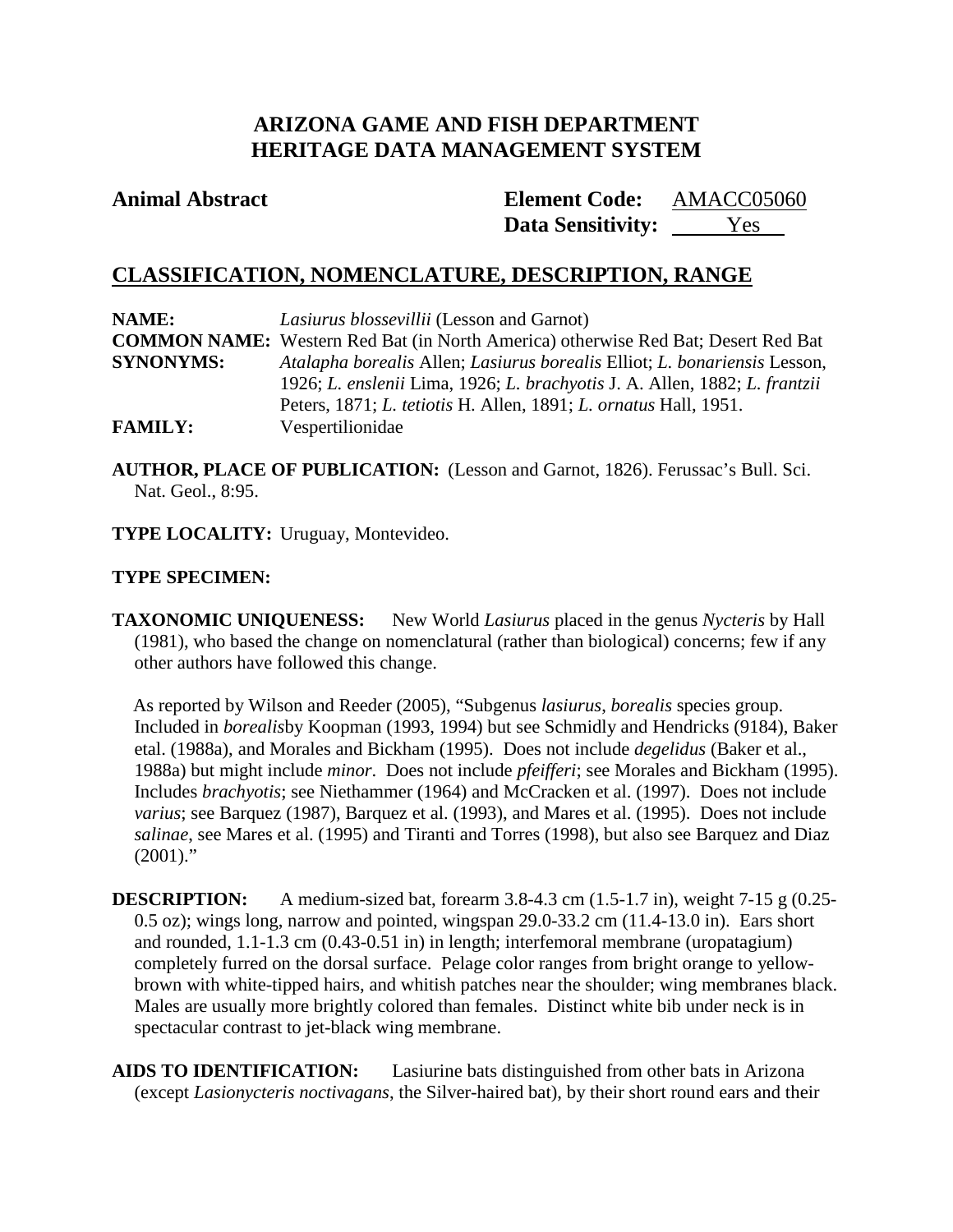long tail membrane with at least the anterior portion well furred. *L. blossevillii* distinguished from *Lasionycteris* by hair color, which in *Lasionycteris* is black with silver tips. The hair of *Lasiurus* is never black, although some hairs may be silver-tipped. Compared to *L. blossevillii*, *L. cinereus* (Hoary bat) is larger (forearm 5.0-5.4 cm [2.0-2.13 in]), has an edging of black fur around the ears, and is grayish in color. *L. xanthinus* (Western Yellow bat) is larger (forearm 4.5-5.0 cm [1.8-2.0]), yellowish in color, and only the anterior half of the uropatagium is furred.

#### **ILLUSTRATIONS:**

Black and white photo (Barbour and Davis 1969: 131, 134, 135) Color photo (Barbour and Davis 1969: plate XIV) Black and white photo (Hoffmeister 1986: 100) Color photo (Whitaker 1980: plate 157) Color photo (Harvey 1999)

**TOTAL RANGE:** Their distribution includes Bolivia, N Argentia, Uruguay, and Brazil to W North America (but not North America). Also found in Trinidad and Tobago, and the Galapagos of Ecuador.

Per Williams (2001), in the Moapa Valley of southern Nevada, routine monthly sampling since May 1999 has produced six captures, all from July to September. Intensive acoustic sampling in the region identifies slightly longer seasonal presence, but in low abundance.

**RANGE WITHIN ARIZONA:** Generally distributed in south central to southern and southeastern Arizona, with a few observations along the Colorado River near Bill Williams, and occasionally in The Grand Canyon. Historic records include observations from the Grand Canyon, Sierra Ancha, Queen Creek, San Pedro Valley, Santa Rita Mountains, Canelo Hills, Huachuca and Peloncillo mountains, and San Bernardino Ranch. Hoffmeister (1986), reported that this is a summer resident only, with collections recorded from June 12 to August 21. E.L. Cockrum (pers. comm. 1992) reviewed 61 records for Arizona and found they ranged in date from May 30 to September 30.

## **SPECIES BIOLOGY AND POPULATION TRENDS**

**BIOLOGY:** Generally solitary though seems to migrate in groups and forage in close association with others. Males and females migrate at different times and have different summer ranges. Migrates to southern part of range and/or hibernates in winter, sometimes emerging to feed on warm days (air temperatures 55°-65° F). Winter roost sites found in dense foliage.

*L. blossevillii* responds to subfreezing temperatures by raising their metabolism to maintain their body temperature above the critical low limit of -5° C. The interfemoral membrane is wrapped over the body to provide 15% additional insulation. Migratory and winter status in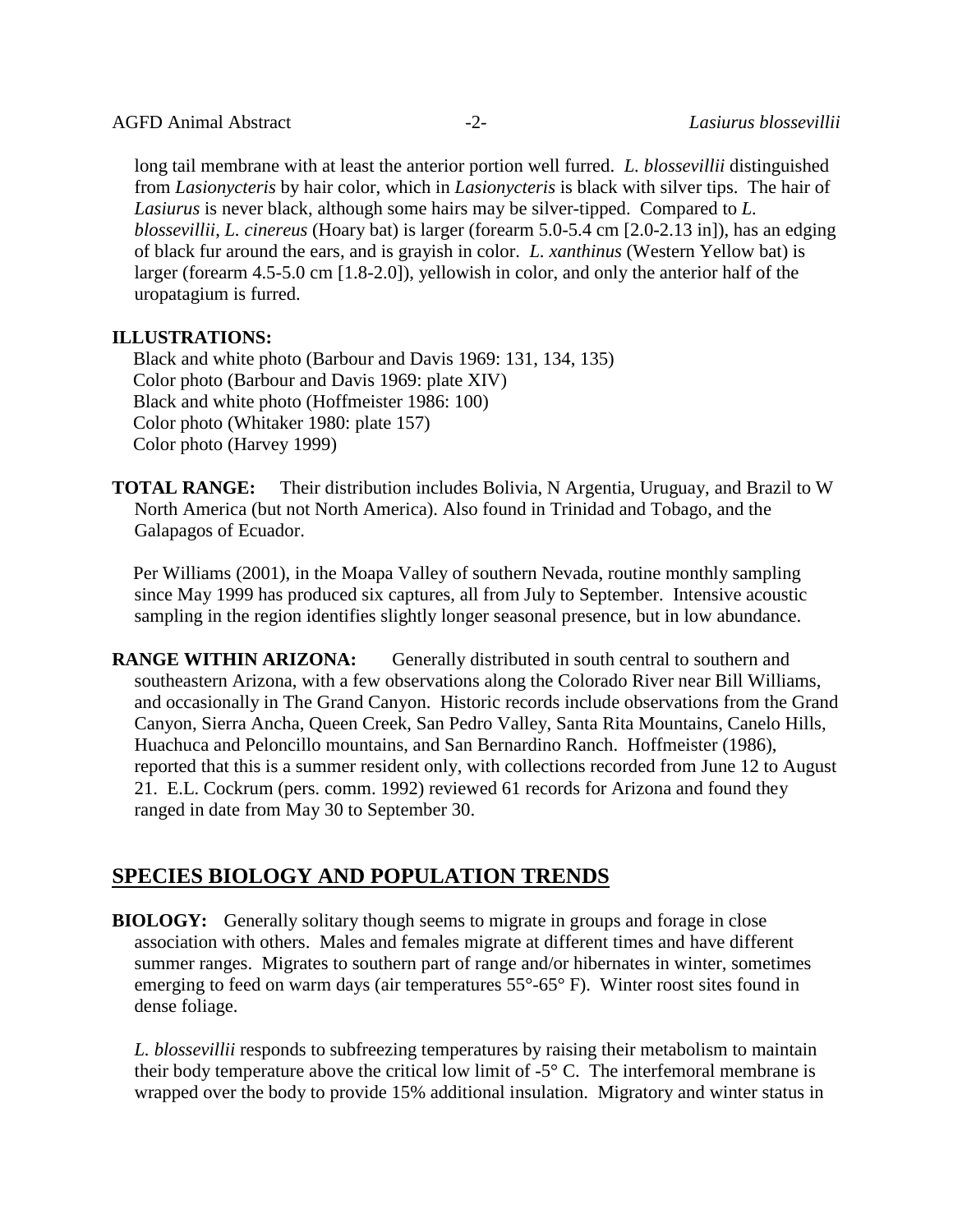Arizona is unknown. In the southern part of their range ,they are thought to migrate altitudinally (E.L. Cockrum pers. comm. 1992).

Day roosts are among dense foliage, the hanging bat resembling a dead leaf. Roost sites are from a few feet to more than 40 feet high; and heavily shaded from above but open below to allow the bat to drop into flight.

Predators include birds of prey and opossums. Humans and human construction have also taken their toll on red bats in general. There have been documented cases of these bats impaled by barbed wire, entrapped on road surface oil, flying into lighthouses and the radiator grills of automobiles (Myers, undated).

**REPRODUCTION:** Copulates between August and October. General observations suggest that copulation may be initiated in flight. Females store the sperm until spring when fertilization occurs. Gestation period is on average, 60-70 days. In late May to mid-June, females give birth to one litter of 1-5 young (average 2.3; higher than any other bat). Lactation lasts about 38 days (5-6 weeks); a lactating female was netted in early August in the Santa Rita Mountains. Like other species of *Lasiurus*, females of this species have two pairs of mammae instead of the single pair found in most other species of bats. It is estimated, that young fledge between their third and fourth week.

**FOOD HABITS:** *L. blossivillii* emerges to forage 1 to 2 hours after dark and may forage well into the morning. They may hunt 600-1000 yards from their roosting site. Foraging flight pattern begins with slow, fluttering, erratic flight high in the air. After 15 to 30 minutes, they may begin flying in straight lines or wide circles over the same ground between tree top level and a few feet above ground level.

It is unclear whether they feed mainly on certain groups of insects or on any insect within a certain size class. Moths seem to be one of the more important prey items, however, they do take flies, bugs, beetles, cicadas, ground dwelling crickets and hymenopterans. They are commonly drawn to feed around city streetlights and floodlights on barns. Insects are caught using wing membranes, less often in interfemoral membrane. Occasionally they will land on vegetation to capture prey. There is a distinct body and head posturing change in this bat when in pursuit of prey. It has been said that if you observe a rural street light and see a bat dipping and diving, that you are most likely viewing a Red Bat.

Red Bats use echolocation to locate prey. They use both broadband and narrow band calls. Search phases of calls use long calls with low pulse repetition of narrow band frequencies. Red Bats make one pass through a concentration of potential prey, fixing on a target within 5 to 10 m. They attack insects on average, every thirty seconds and are successful forty percent of the time. If a bat is stalking a moth using echolocation, the moth can hear this and will try to flee the attack by diving. The bat will follow the moth into a steep dive and often pull away within inches of the ground. Humans observing the predator-prey interaction only see a bat and not the fleeing moth and may believe that the bat is acting aggressively towards them.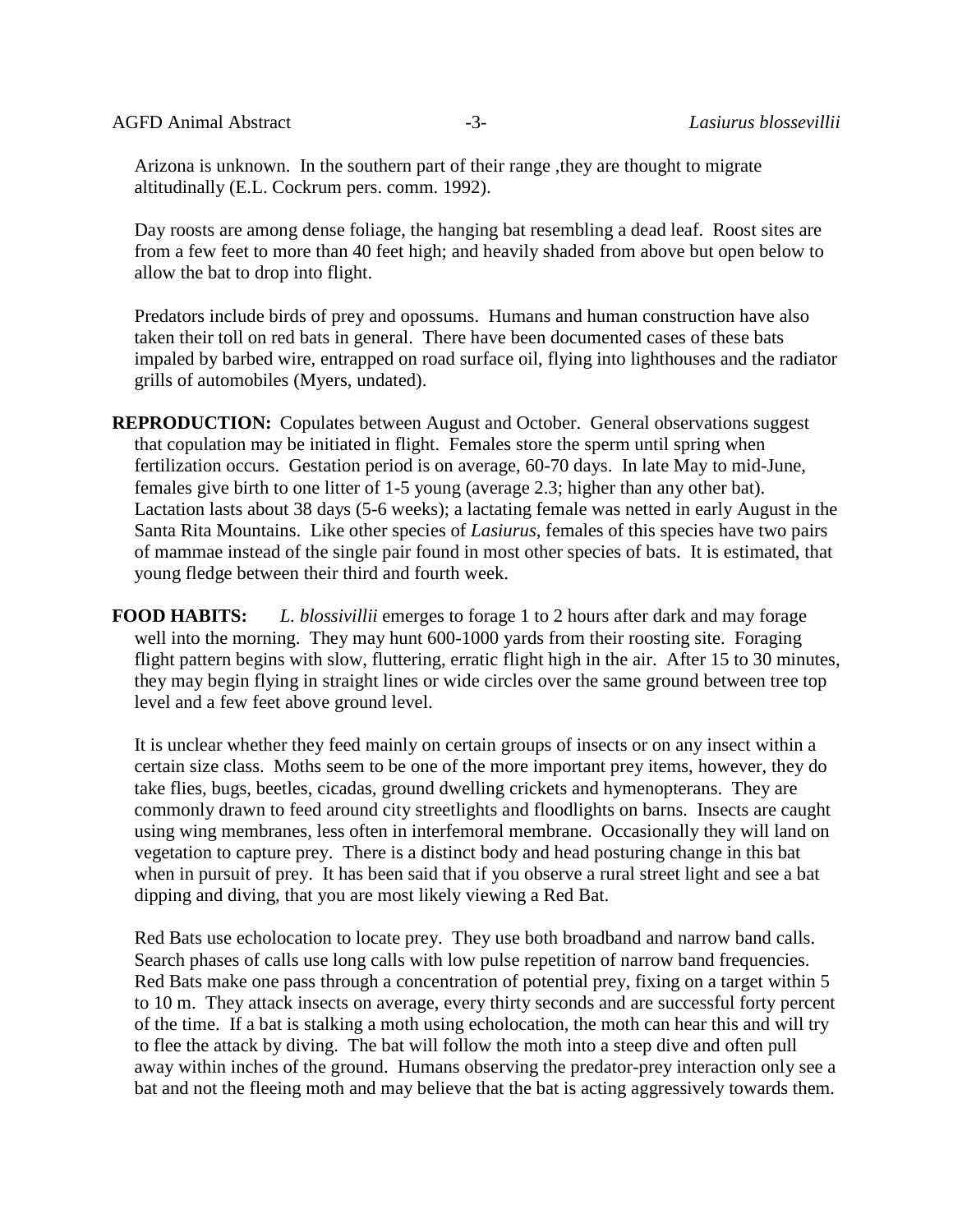AGFD Animal Abstract -4- *Lasiurus blossevillii*

**HABITAT:** Preferred habitat includes riparian and wooded areas. They roost during the day in trees. Summer roosts usually in tree foliage, sometimes in leafy shrubs or herbs. Often found in trees of fruit orchards. They may also roost in saguaro boots, and occasionally in cave-like situations (E.L. Cockrum pers. comm. 1992); although they generally avoid caves and buildings during both summer/winter. Solitary females roost with young in tree foliage.

Many biologists who study this species feel that it is much less common in the southwest in recent decades. This species primarily roosts in cottonwood trees, and its notable decline in abundance is suspected to be attributable to the 70-98% loss of cottonwood habitat in North America. The Western Bat Working Group released a resolution in 2002 stating the concern of cottonwood loss and the perceived related decrease in abundance of *L. blossevillii*. Restoration in riparian corridors where cottonwoods historically existed thought to be necessary for the continued existence of this species. Cottonwood distribution throughout the range of this species is thought to determine this species ability to complete its annual migration.

**ELEVATION:** Observed at elevations from 1,900 - 7,200 ft. (580 - 2,196 m).

**PLANT COMMUNITY:** Broad-leaf deciduous riparian forests and woodlands.

**POPULATION TRENDS:** Unknown in Arizona.

# **SPECIES PROTECTION AND CONSERVATION**

**ENDANGERED SPECIES ACT STATUS:** None **STATE STATUS:** WSC (AGFD, WSCA in prep)

[State Candidate AGFD, TNW 1988] **OTHER STATUS:** Not BLM Sensitive (USDI, BLM AZ 2010) [Bureau of Land Management Sensitive (USDI, BLM 2008)] Forest Service Sensitive (USDA, FS Region 3 2007) [None (USDA, FS Region 3, 1999)] [Forest Service Sensitive USDA, FS Region 3, 1988]

**MANAGEMENT FACTORS:** Low numbers. The current loss of dense, mature cottonwood tree habitat throughout the western United States, is believed to be a key factor in the seemingly declining abundance of *L. blossevillii* across its range. In September 2001, the Western Bat Working Group produced a Cottonwood/Sycamore Resolution identifying this concern.

#### **PROTECTIVE MEASURES TAKEN:**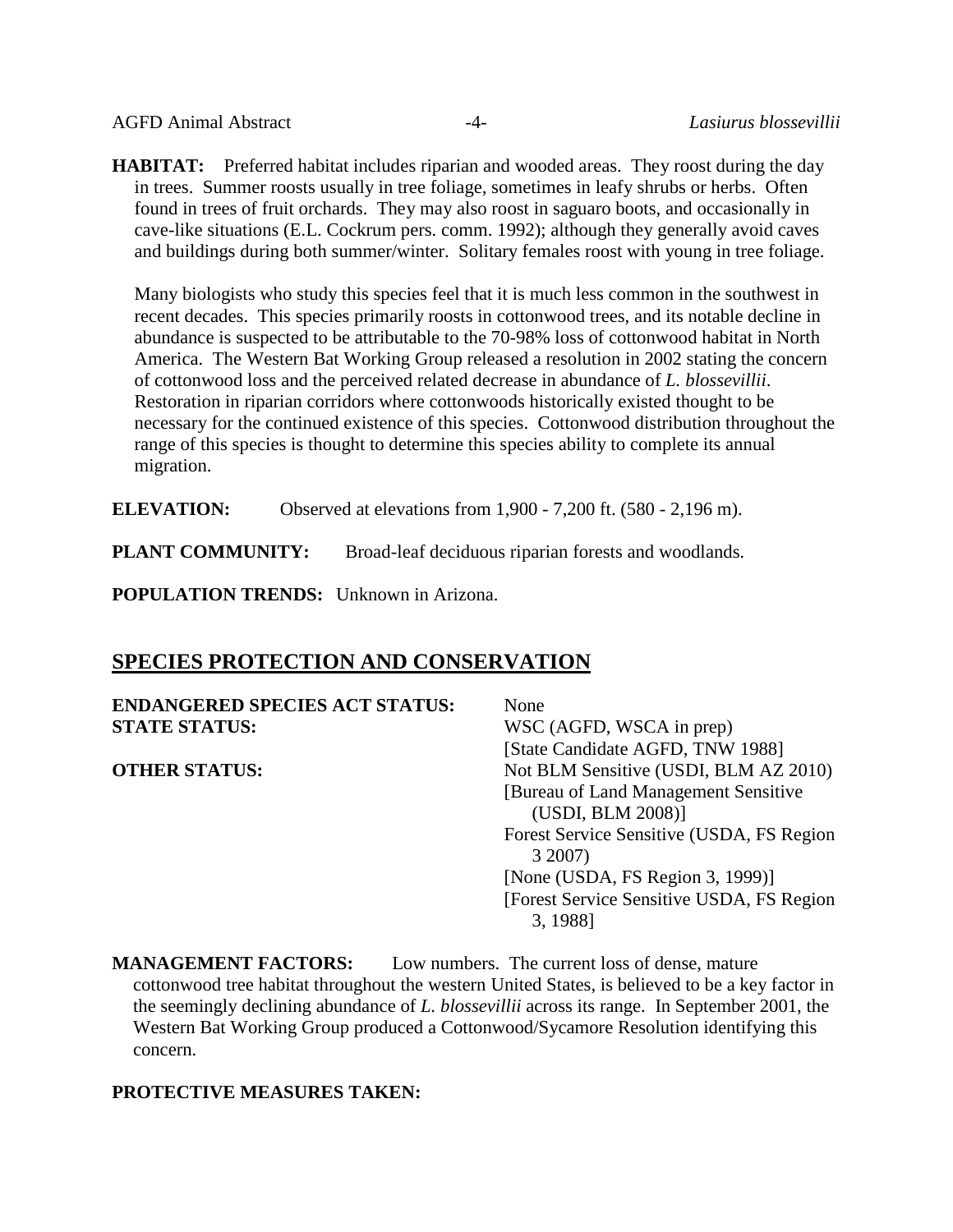**SUGGESTED PROJECTS:** Status surveys and life history information, especially roost site selection, are needed. For proper status surveys to be conducted, efficient survey methods need to be developed.

**LAND MANAGEMENT/OWNERSHIP:** BLM - Phoenix, Safford and Tucson Field Offices; DOD - Fort Huachuca Military Reservation; FWS - Buenos Aires National Wildlife Refuge; NPS - Grand Canyon National Park, and Montezuma Castle National Monument; USFS - Coronado National Forest; BIA - Hualapai Reservation; State Land Department; AMNH Southwestern Research Station; Johnson Historical Museum; TNC - Aravaipa Canyon Preserve, and Ramsey Canyon; Private.

# **SOURCES OF FURTHER INFORMATION**

### **REFERENCES:**

- Arizona Game and Fish Department. 1988. Threatened Native Wildlife in Arizona. p. 31. Arizona Game and Fish Department. 1996. Mammal Diversity Review notes.
- Arizona Game and Fish Department. In prep. Wildlife of special concerns in Arizona. Arizona Game and Fish Department Publication. Phoenix, Arizona. 32 pp.
- Baker, R.W., J.C. Patton, H.H. Genoways, and J.W. Pickham. 1988. Genetic studies of *Lasiurus* (Chiroptera: Vespertilionidae). Occas. Papers. Mus. Texas Tech Univ. No. 117:1-15.
- Barbour, R.W. and W.H. Davis. 1969. Bats of America. The University Press of Kentucky. pp. 131-139.
- Cockrum, E.L. 1960. The Recent mammals of Arizona: their taxonomy and distribution. The University of Arizona Press, Tucson. pp. 53-34.
- Findley, J.S., A.H. Harris, D.E. Wilson, and C. Jones. 1975. Mammals of New Mexico. University of New Mexico Press, Albuquerque. pp. 54-55.
- Hall, E.R. 1981. The mammals of North America. Second edition, volume 2. John Wiley and Sons, New York.
- Harvey, M.J. et al. 1999. Bats of the United States. Arkansas Game and Fish Commission, p29.
- Hickey, M.B.C. and M.B. Fenton. 1990. Foraging red bats (*Lasiurus borealis*): do intraspecific chases mean territoriality? Can. Jour. Zool. 68:2477-2482.
- Hoffmeister, D.F. 1956. Mammals of the Graham (Pinaleno) Mountains, Arizona. Amer. Midl. Nat. 55:267.
- Hoffmeister, D.F. 1971. Mammals of Grand Canyon. University of Illinois Press. pp. 57-59.
- Hoffmeister, D.F. 1986. Mammals of Arizona. University of Arizona Press. Tucson.
- <http://www.batcon.org/discover/species/lblosse.html>
- Humphrey, S.R. 1982. Bats *In* Chapman, J.A. and G.A. Feldhamer, eds. Wild mammals of North America: biology, management and economics. Johns Hopkins University Press. Baltimore. pp. 52-70.
- Jones, J.K., Jr., R.S. Hoffman, D.W. Rice, C. Jones, R.J. Baker, and M.D. Engstrom. 1992. Revised checklist of North American mammals north of Mexico, 1991. Occasional Papers, The Museum, Texas Tech University, 146: 1-23.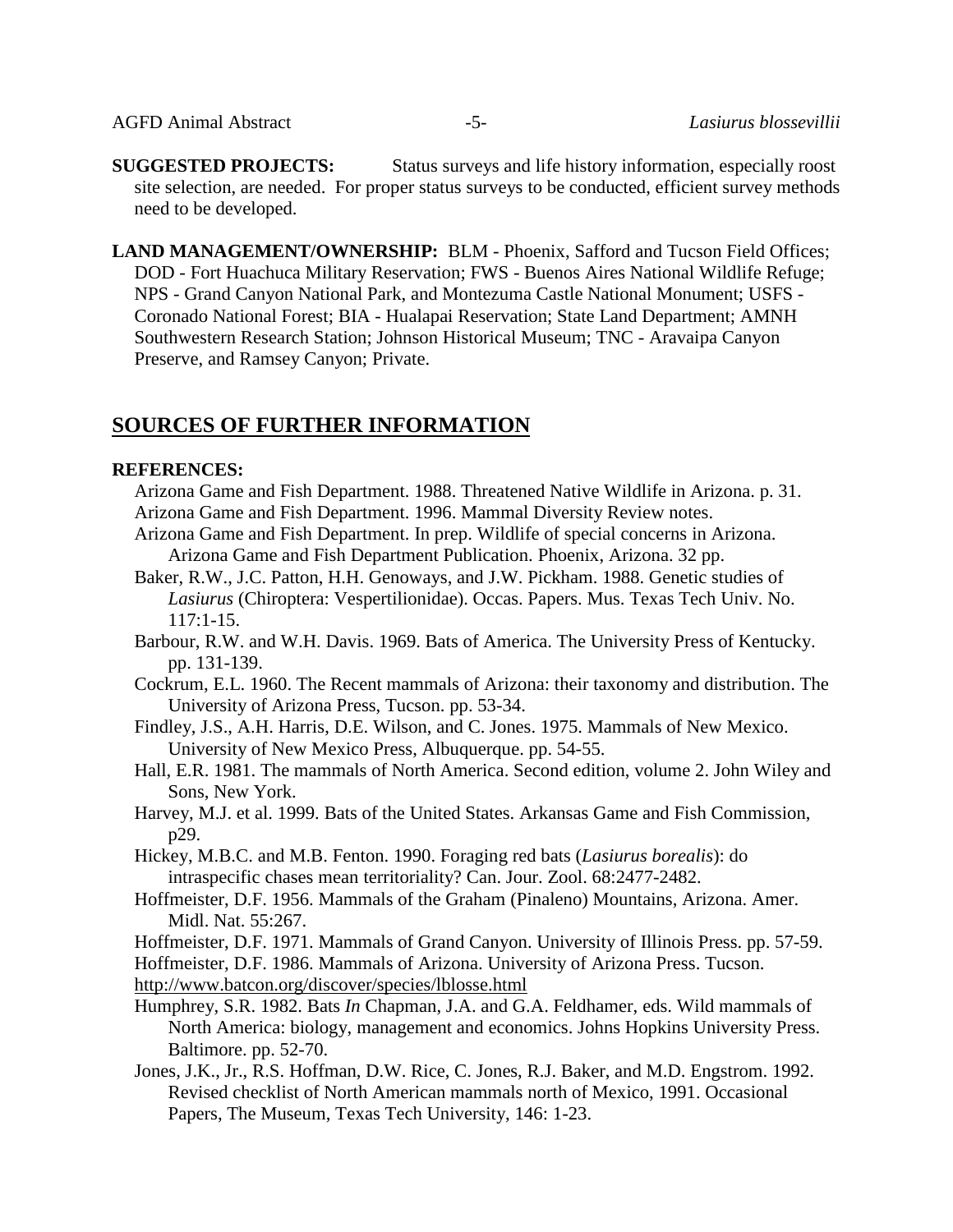- Koopman, K.F., and G.F. McCracken. 1998. The taxonomic status of *Lasiurus* (Chiroptera: Vespertilionidae) in the Galapagos Islands. American Museum Novitates 3243: 1-6.
- Morales, J.C., and J.W. Bickham. 1995. Molecular systematics of the genus *Lasiurus* (Vhiroptera: Vespertilionidae) based on restriction-site maps of the mitochondrial ribosomal genes, Journal of Mammalogy 76: 730-749.

Müller, P.L.S. 1776. Mit einer ausführlichen erklärung ausgefertiget. Des ritters Carl von Linne...Vollständigen natursystems supplements und register-ban über aller sechs theile oder classen des tierreichs. G.N. Raspe, Nürnberg. pp. 3-34.

- Myers, P. et al. *Lasiurus borealis*.<http://www.animaldiversity.ummz.umich.edu/accounts/>
- NatureServe Explorer: An online encyclopedia of life [web application]. 2001. Version 1.6. Arlington, Virginia, USA: NatureServe. Available: [http://www.natureserve.org/explorer.](http://www.natureserve.org/explorer) (Accessed:November 14, 2002).
- Schmidly, D.J. 1991. The bats of Texas. Texas A & M Univ. Press, College Station. 188 pp.
- Shump, K.A. Jr. and A.U. Shump. 1982. *Lasiurus borealis*. Mammalian Species. 183:1-6.
- Simmons, N.B. Chiroptera:Vespertilionidae…*Lasiurus blossevillii.* In D.E. Wilson and D.M. Reeder (Eds.). 2005. Mammal Species of the World; a Taxonomic and Geographic Reference. Third Edition, Volume I, p. 458. The John Hopkins University Press, Baltimore.
- Snow, T. 1996. Arizona Wildlife Views. Arizona Game and Fish Department. 8-1996, p 5.
- USDA, Forest Service. Region 3. 1988. Regional Forester's Sensitive Species List.
- USDA, Forest Service. Region 3. 1999. Regional Forester's Sensitive Species List.
- USDA, Forest Service. Region 3. 2007. Regional Forester's Sensitive Species List.
- USDI, Bureau of Land Management Region 2. 2008. Arizona BLM Sensitive Species List.
- USDI, Bureau of Land Management Region 2. 2010. Arizona BLM Sensitive Species List.
- Whitaker, J.O. 1980. The Audubon society field guide to North American mammals. Alfred A. Knopf, New York. pp. 323, Plate 157.
- Williams, J.A. 2001. Community structure and habitat use by bats in the upper Moapa Valley, Clark County, Nevada. Unpublished M.A.S. thesis. University of Nevada, Las Vegas.
- Wilson, D.E., and D.M. Reeder (editors). 1993. Mammal Species of the World: a Taxonomic and Geographic Reference. Second Edition. Smithsonian Institution Press, Washington, DC. Xviii + 1206 pp. Available online at: [http://www.nmnh.sci.edu/msw/.](http://www.nmnh.sci.edu/msw/)

#### **MAJOR KNOWLEDGEABLE INDIVIDUALS:**

J. A. Williams, Las Vegas, Nevada.

#### **ADDITIONAL INFORMATION:**

Has been timed in flight at 40 mph.

Ronnie Sidner has netted a juvenile in the Buenos Aires Wildlife Refuge, and several others in the Huachuca Mountains; mainly in Riparian Broad-Leaf habitat (AGFD 1996).

The genus epithet derived from the Greek *lasios* meaning shaggy and *oura* meaning having a tail. Derivation of the Latin specific epithet is unclear.